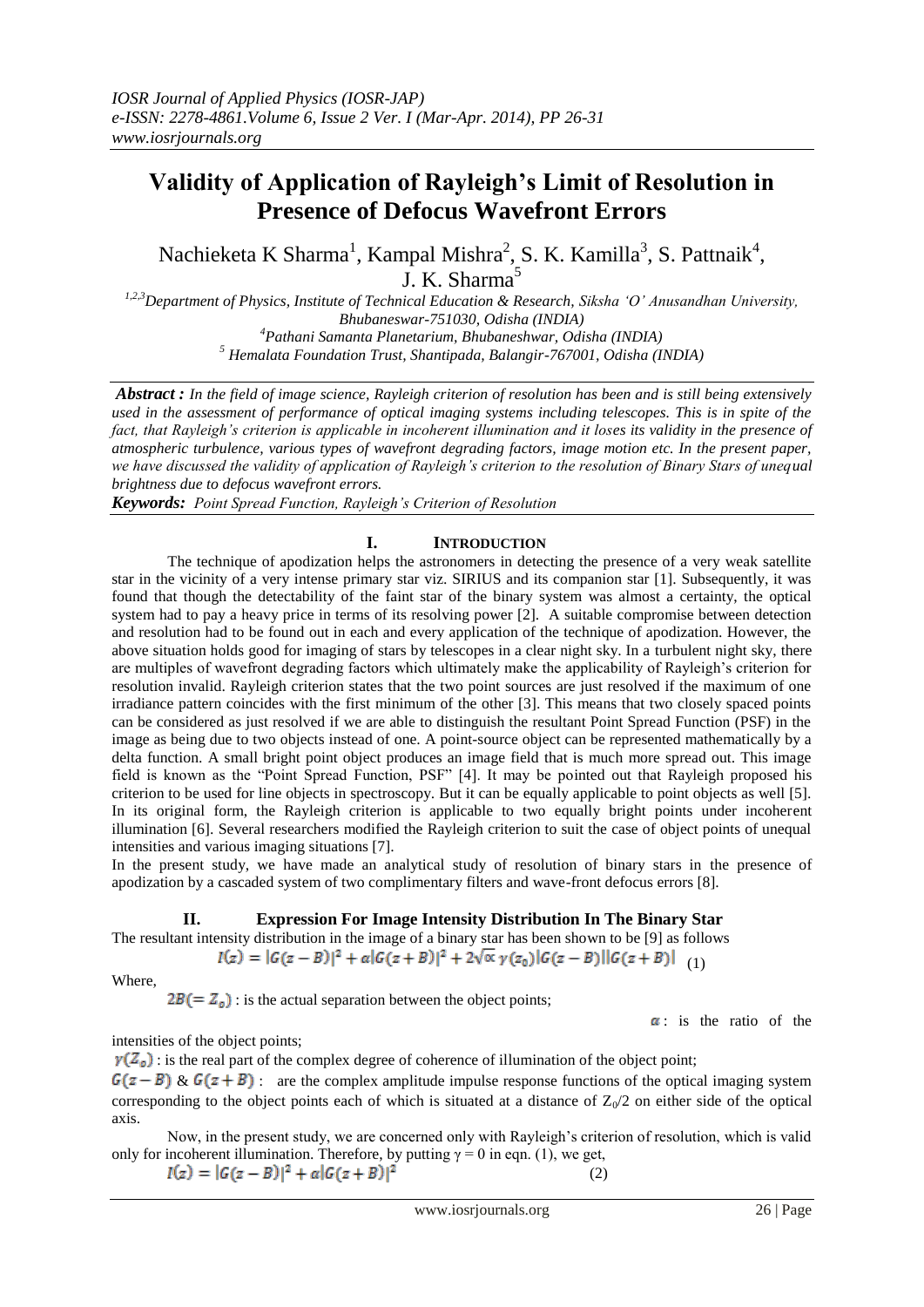Further, for Rayleigh's criterion of resolution, we need to study the intensity distribution in the image of the primary star only. Thus, putting  $\alpha = 0$  in the eqn. (2) above, we obtain the intensity impulse function distribution in the image of the primary star, i.e.

$$
I(z) = |G(z)|^2 \tag{3}
$$

The amplitude response function  $G(z)$  is given by [9],

$$
G(z) = 2 \int_0^1 f(r) J_0(zr) r dr
$$

where  $\int_0$   $(zr)$  is the Bessel function of the first kind and order is zero and  $f(r)$  is the pupil function of the exit pupil of the image forming telescope. For our present study, we have considered an exit pupil which is apodized with two cascaded complimentary parabolic amplitude filters. [10],

(4)

i.e. 
$$
f(r) = (\beta r^2) (1 - \beta r^2)
$$
 (5)

where  $\beta$  is the apodization parameter.

Further, if the optical system suffers from defocus wave-front errors, the resultant pupil function will assume the form,

$$
f(r) = (\beta r^2) (1 - \beta r^2) e^{-iyr^2/2}
$$
 (6)

Where y is the amount of defocusing in units of  $2\pi$ .

We, thus, finally obtain,

$$
G(z) = 2 \int_0^1 \{ (\beta r^2)(1 - \beta r^2) e^{\frac{-i y r^2}{2}} J_0(zr) r dr \tag{7}
$$

By substituting the value of  $G(z)$  from the Eq. (7) in Eq. (3), we get the desired expression for the intensity impulse response function in the diffraction image of the primary star formed by a telescopes objective, i.e.

$$
I(z) = \left| 2 \int_0^1 \{ (\beta r^2)(1 - \beta r^2) e^{\frac{-iyr^2}{2}} J_0(zr) r dr \right|^2 \tag{8}
$$

## **III. RESULTS AND DISCUSSION**

We have used Eq. (8) to evaluate  $I(z)$  or the Point Spread Function (PSF) of the system. The results obtained by us for various values of the apodization parameter  $\beta$  and the defocus amount y have been graphically presented in figures 1 through 9.

## **III.1 EFFECT OF VARYING Β**

In the table, we have shown the variation of central intensity with β and y. It is found from the table that for a particular value of β, the amount of defocus error has practically no significant effect. However, for a particular value of y, the value of the central intensity increases, as the value of the apodization parameter β increases, up to a value of β= 0.8. Increasing β thereafter causes decrease of the central intensity. This behaviour can be explained from the consideration of the pupil transmission curves of the cascaded filter [11]. It was observed there that the cascaded filter behaves as a super-resolving one in the range of  $0 < \beta \le 0.75$  and as an apodising one in the range  $0.75 \le \beta \le 1.0$ . The over-all effect of this situation totally destroys the purpose of applying the technique of apodization, thereby causing invalidity of Rayleigh's criterion of resolution for application to imaging systems in presence of defocus errors.

| <u>variation of central intensity with p and y</u> |        |        |         |        |        |
|----------------------------------------------------|--------|--------|---------|--------|--------|
| $y/\beta$                                          | 0.2    | 0.4    | $0.6\,$ | 0.8    | 1.0    |
| $0.0\,$                                            | 0.2160 | 0.6170 | 0.7900  | 1.0000 | 0.7910 |
| $2\pi/10$                                          | 0.2160 | 0.6170 | 0.9300  | 1.0000 | 0.7980 |
| $4 \pi/10$                                         | 0.2160 | 0.6170 | 0.9295  | 1.0000 | 0.8001 |
| $6 \pi/10$                                         | 0.2160 | 0.6180 | 0.9292  | 1.0000 | 0.8038 |
| $8 \pi/10$                                         | 0.2160 | 0.6179 | 0.9289  | 1.0000 | 0.8090 |
| $10 \pi/10$                                        | 0.2170 | 0.6183 | 0.9283  | 1.0000 | 0.8160 |
| $12 \pi/10$                                        | 0.2174 | 0.6189 | 0.9277  | 1.0000 | 0.8247 |
| $14 \pi/10$                                        | 0.2182 | 0.6196 | 0.9270  | 1.0000 | 0.8353 |
| $16 \pi/10$                                        | 0.2193 | 0.6207 | 0.9263  | 1.0000 | 0.8482 |
| $18 \pi / 10$                                      | 0.2207 | 0.6222 | 0.9255  | 1.0000 | 0.8636 |
| $20 \pi/10$                                        | 0.2224 | 0.6242 | 0.9249  | 1.0000 | 0.8819 |

**Table - 1 Variation of central intensity with β and y**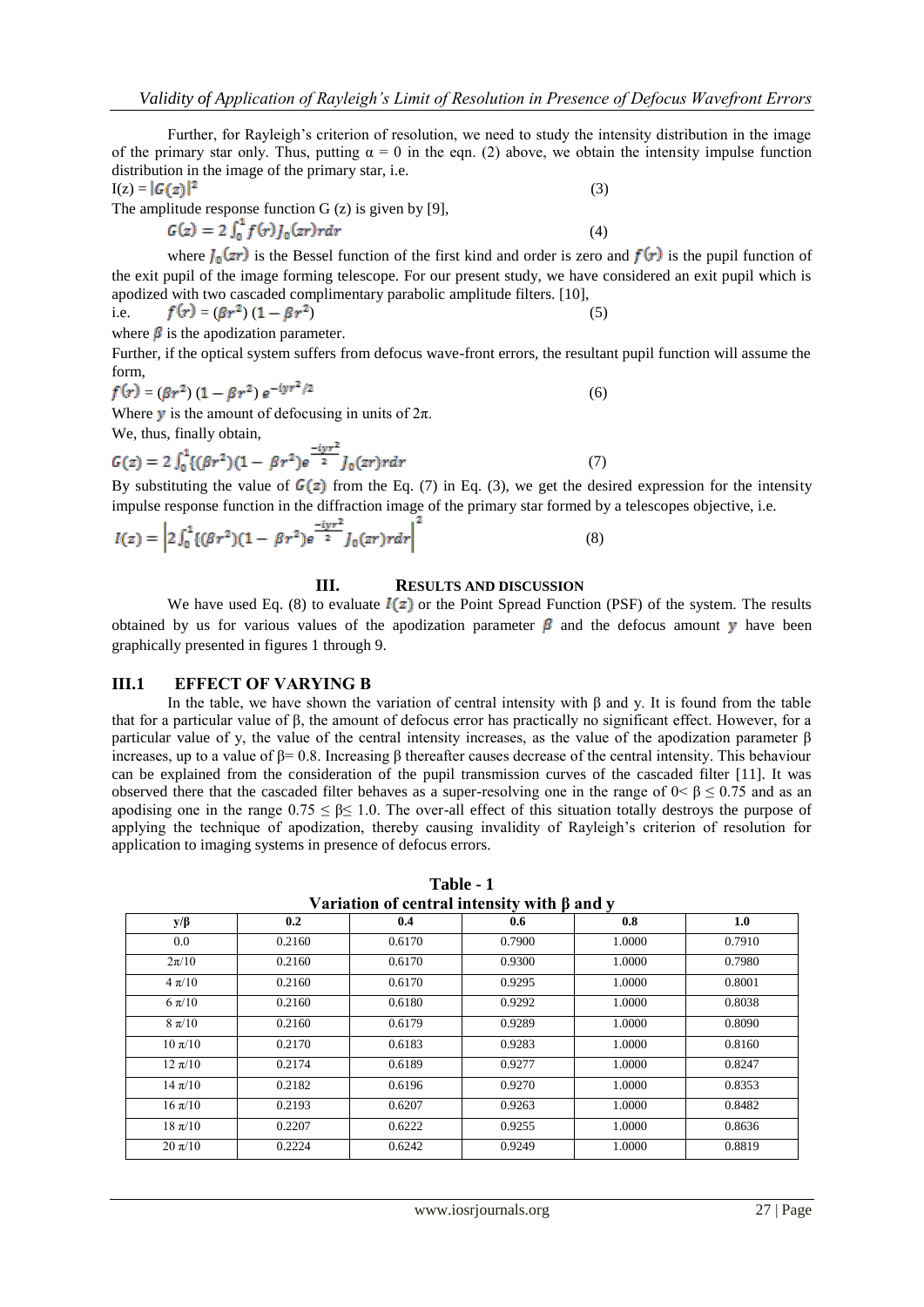## **III.2 EFFECT OF VARYING y**

The effect of varying the amount of defocus can be understood from the figures 1 through 9. For a particular value of y, as the value of β is increased, the central intensity decreased as stated earlier. The lowering of the central intensity is accompanied with the broadening of the central disk. Further, a part of the decreased energy goes into the diffracted maxima to increase the heights of the side-lobes. This has to happen to satisfy the law of conservation of energy. The over-all effect of this situation totally destroys the purpose of applying the technique of apodization, thereby causing invalidity of Rayleigh"s criterion of resolution for application to imaging systems in presence of defocus errors.

The intensity distribution I(Z) has been computed as a function of the dimensionless coordinate Z for various defocus parameter y and apodization parameter β.

Before drawing the conclusion, it may be mentioned that the suitable criterion of resolution in such cases should be the determination of "Full – width at Half Maximum (FWHM)" which is very popular in Radiological Imaging and other areas of adaptive optics.



Fig. 1. Transverse variation of Intensity Point Spread Function (PSF) for various value of β:  $y = 4π/10$ 



Fig. 2. Transverse variation of Intensity Point Spread Function (PSF) for various value of β: y = 6π/10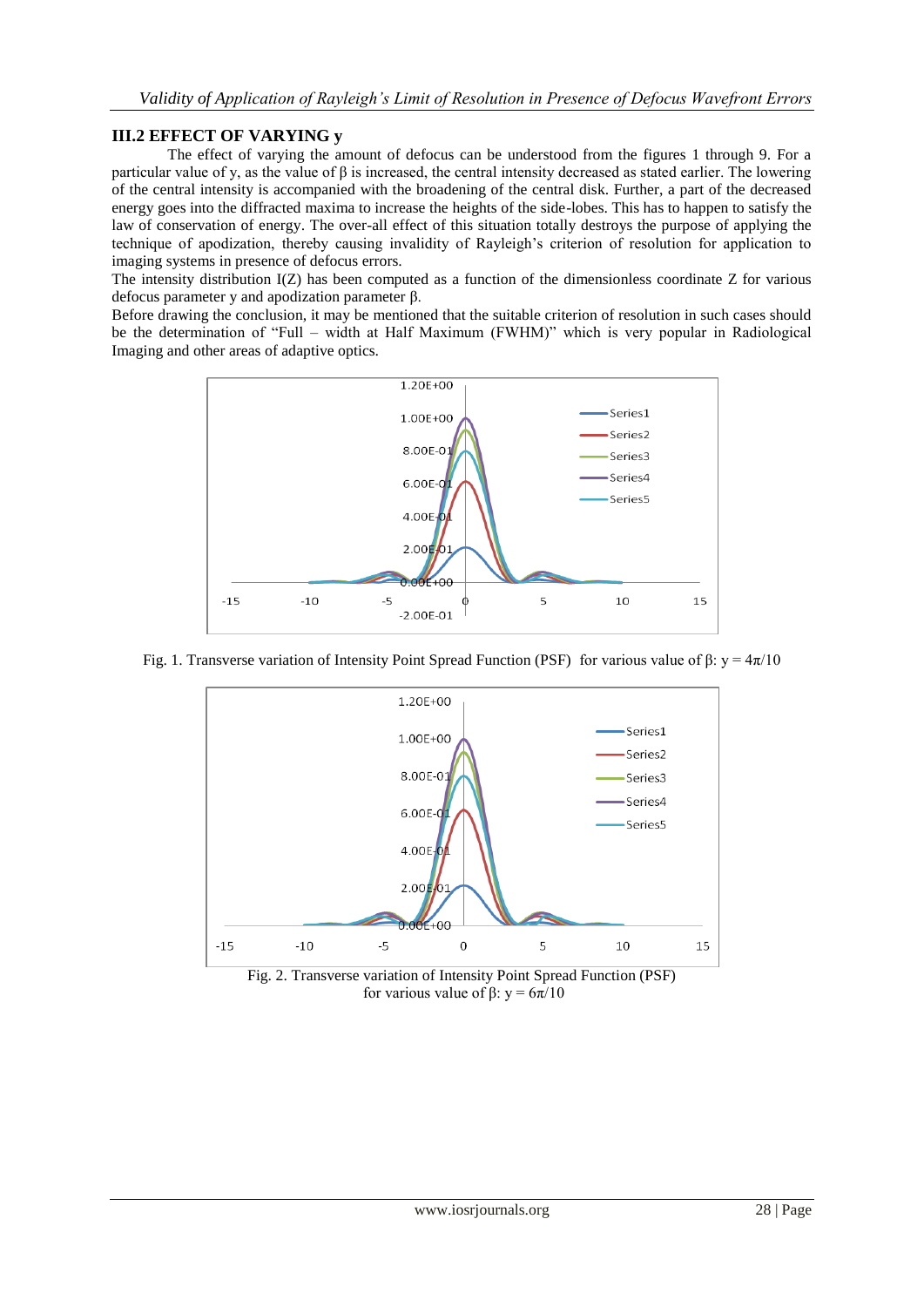

Fig. 3. Transverse variation of Intensity Point Spread Function (PSF) for various value of β: y = 8π/10



Fig. 4. Transverse variation of Intensity Point Spread Function (PSF) for various value of β: y = 10π/10



Fig. 5. Transverse variation of Intensity Point Spread Function (PSF) for various value of β: y = 12π/10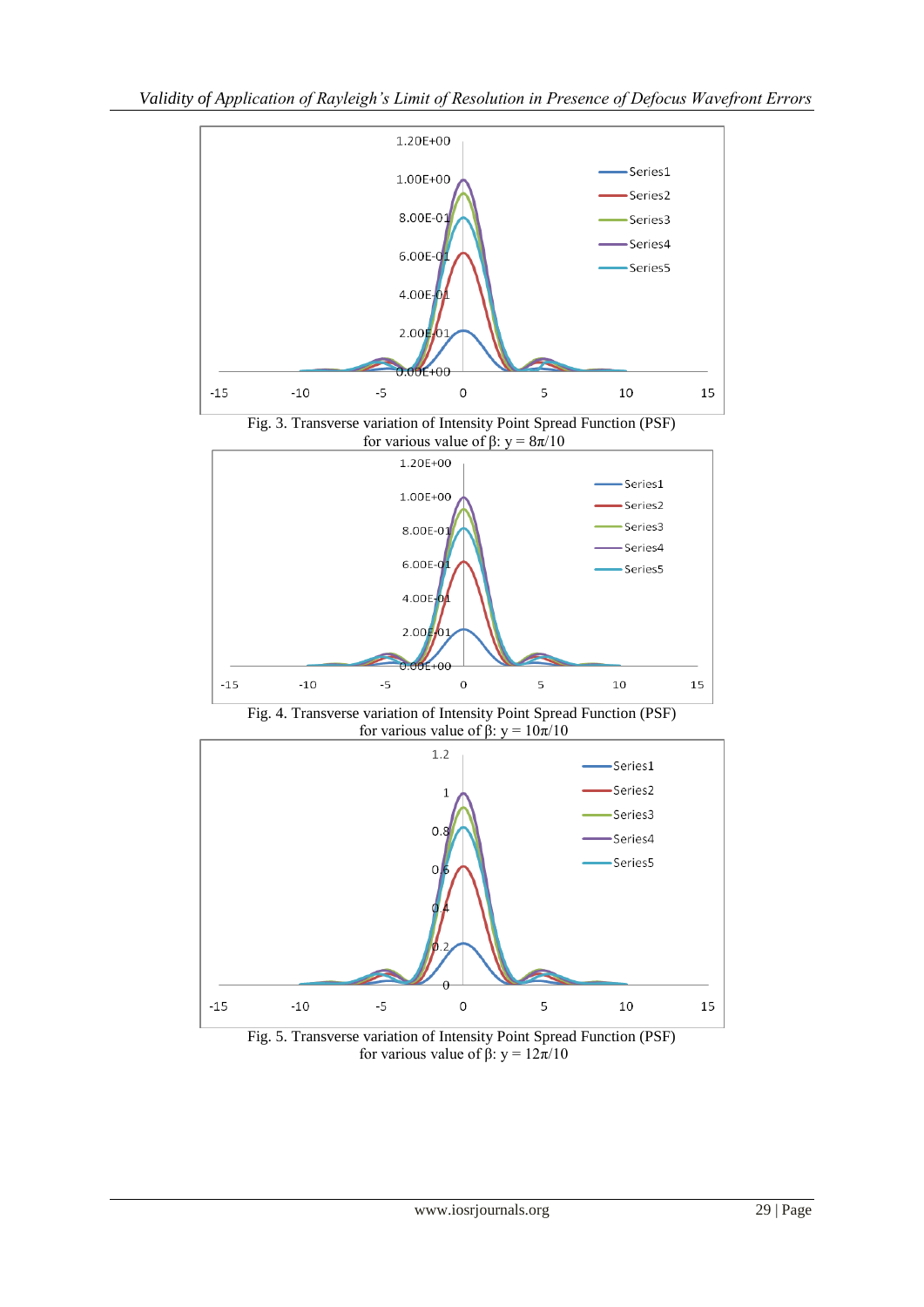

Fig. 6. Transverse variation of Intensity Point Spread Function (PSF) for various value of β: y = 14π/10



Fig. 7. Transverse variation of Intensity Point Spread Function (PSF) for various value of β: y = 16π/10



Fig. 8. Transverse variation of Intensity Point Spread Function (PSF) for various value of β: y = 18π/10